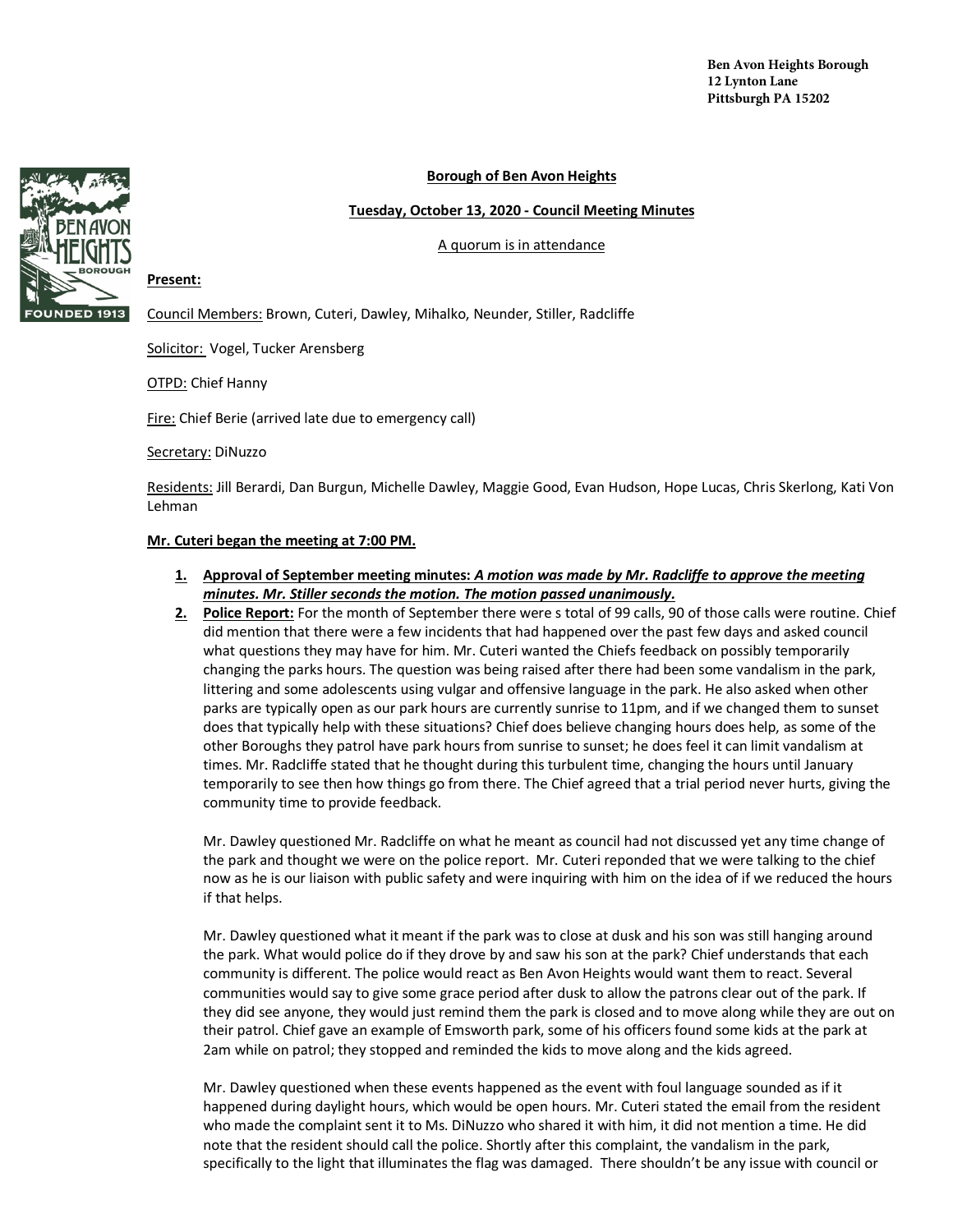council members asking how to handle this. Mr. Dawley felt that if we were discussing closing the park at dusk, we should be discussing what happens in the darkness, not what happens in the day when the park is open. Mr. Radcliffe noted that both cases occurred at dusk or after. Currently the closure is 11pm. If the Borough decides to close the park half and hour after dusk and the police patrolling see kids at the park, they'll simply just ask the kids to move along. He doesn't' know if parents want their kids at the park that late anyway. Mr. Stiller asked if council could possibly discuss the park closure when it comes up on the agenda and if there was anything else council needed to ask or discuss with the chief. Mr. Cuteri noted that they were trying to get the Chiefs input on the best way to handle the park hours. Chief did note he was happy to stay around; The Heights have already taken the first step, which is community awareness, which is key. If you see something, say something. They rarely have any pushback.

Mr. Cuteri asked Chief if there were any restrictions other Boroughs put on Halloween night. To the Chiefs Knowledge all the Boroughs they serve, have left it up to the individuals of the Borough; if you want to participate in trick or treating, keep your lights on, if you do not wish to participate, turn your light off. Mr. Stiller asked if we should send something out to the community. Mr. Cuteri noted that the typical trick or treat time fell on the 31<sup>st</sup> between the hours of 6-8pm. He also noted he could not find anything online where the governor was prohibiting trick or treating. Ms. DiNuzzo will send the memo to residents.

Mr. Stiller asked Chief Hanny about an accident that occurred at the end of September on New Brighton; he stated the car went over the hillside and two residents called 9-1-1 and both had to wait over a minutes before reaching a person. He also noted that he was surprised on the response time, he wasn't sure if the police track the response times and if he could look it up and give council some insight. Chief did note that it is typical; there are a lot of stages a call goes through at the 9-1-1 call center. Unless it's "shots fired" type of emergency, the event then goes into a log that then goes to the dispatch center; the dispatch center covers 7 police departments. The dispatcher who receives the call from the log can only be on the line to one unit at a time. It could be 3-4 minutes before it can be dispatched, sometimes up to 15 minutes. Chief Hanny will go back and look into this and research this for Mr. Stiller. Mr. Stiller noted he was just surprised the fire police were there before the police. Mr. Cuteri also asked if the 9-1-1 dispatch was county wide, chief confirmed.

**3. Fire Report:** For the month of September, there were a few calls one being an accident on New Brighton, a C0 alarm on Wilson but it turned out to be the batteries. The picnic the residents asked the Fire Department to attend for the kids went really well. Chief Berie asked if the Borough would be participating in Trick or Treating on Halloween, Mr. Cuteri let Chief know that we'll have it from 6-8 on the 31st of October, if residents would like to participate, they can, and to please follow any Covid guidelines. Chief Berie also dropped off the FireVest program pamphlet to share with the community as discussed at a previous meeting. Mr. Cuteri asked how fire receives their 911 calls as there were some questions about the wait time and arrival from the first responders. Chief explained the order of response is: police, ems, and fire is always the last to be notified. Fire normally will not respond to accidents unless the police request their assistance. Mr. Cuteri asked when the Christmas Tree sale will begin, Chief stated the day after Thanksgiving, November 27th, 2020.

# **4. Approval of August Financials:** *A motion was made by Mr. Radcliffe to approve the August financials. Mr. Brown seconds the motion. The motion passed unanimously.*

# **5. Engineers report:**

- a. **Administrative Consent Order (ACO**): COA anticipated to be released in late June. Likely a 10% reduction in flows will be incorporated into order. COA has not been issued to date. On June 16, 2020 the Borough submitted a Sewer Cap Extensions request that included 15 additional taps within Ben Avon Heights Borough. Borough Council approved the update to the Operations and Maintenance Plan at the May 2020 meeting. LSSE to prepare structure physical inspections as CCTV work occurs. LSSE issued RFPs for CCTV and cleaning of sanitary sewers on July 1, 2020. Work was awarded to Robinson Pipe Cleaning Company in the amount of \$39,072.50 as noted in letter dated August 13, 2020. The pre-construction meeting was held on September 10, 2020.
- **b. Long Term Road, Sidewalk and Curb Plan:** LSSE performed walkthrough with the Borough on August 24, 2020. LSSE provided 5-Year Road Plan and Opinion of Probable costs to Borough for review.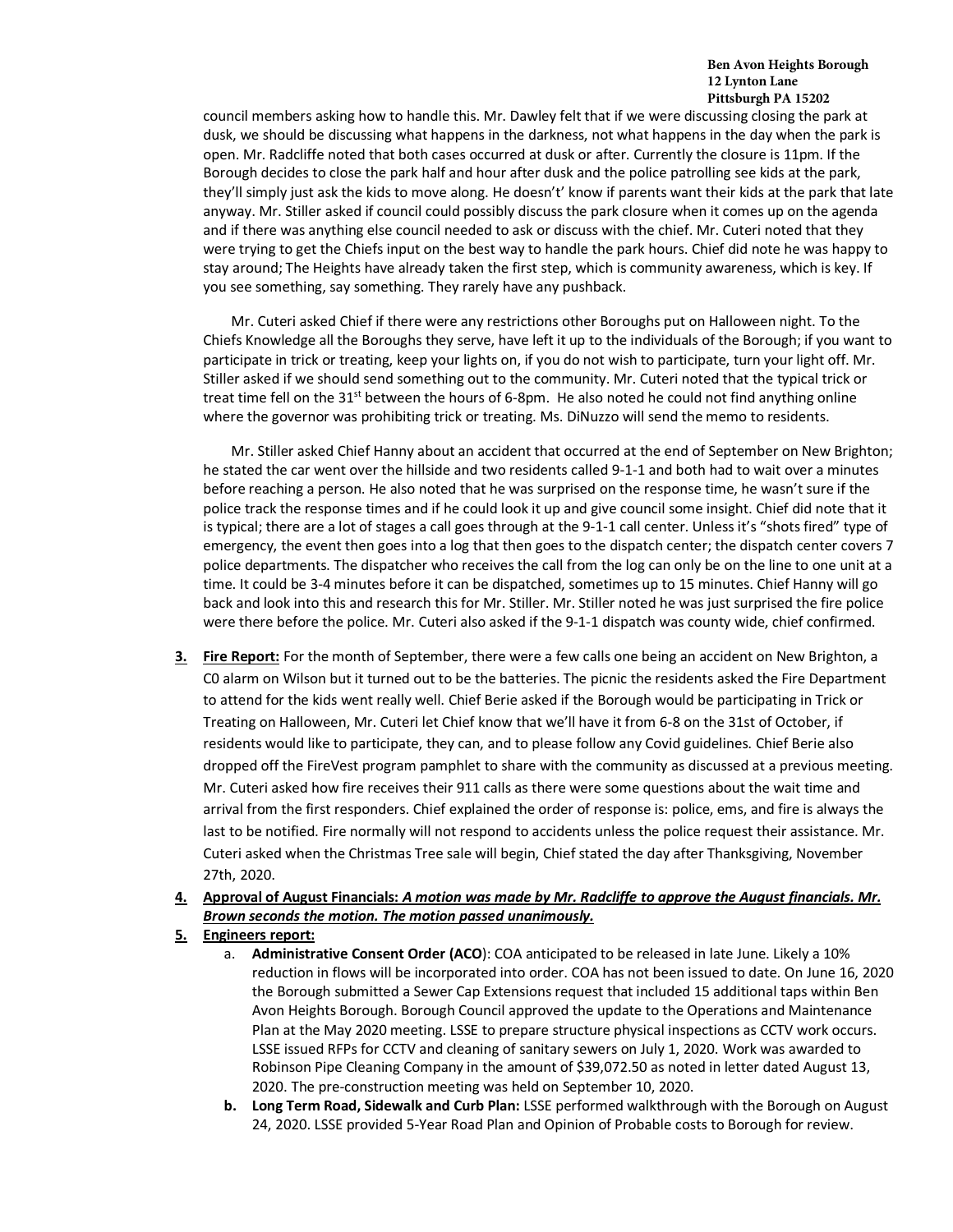- **c. 2021 Roadway Improvement Program:** LSSE is to provide Service Order Authorization for Borough review. Base Bid Roads to include Stratford (Clovelly to Biddeford); Add Alternates to include Devon (Pennhurst to Wilson), and Kent (Wilson to Dead End), and rolled curbs for three roads listed.
- **d. Newgate Road Sewer Tap:** LSSE was notified by Dave Haslett of Avalon Borough that a property owner along Newgate Road in Kilbuck Township would like to make a sewer connection to the Ben Avon Heights sanitary sewer. LSSE notified the Borough that the property owner must obtain sewage planning approval from the PADEP prior to connecting the sewer. If the Borough plans to charge a Tap Fee, a simple study to determine the maximum permissible fee in accordance with Act 57 must be performed. The Borough could then determine a tap fee that the resident should pay. This fee should also be charged to Shannopin's proposed tap as well. To date LSSE has not been contacted by any property owners in Kilbuck Township. Ben Avon Heights Borough issued a letter September 23, 2020 to Elizabeth L. Stephans Baker notifying indicating that the Borough would not accept taps from properties outside the Borough. Mr. Cuteri also noted that he was in contact with the plumbing company that is overseeing the property project at Frew plumbing.
- **e.** Mr. Mihalko also wanted to bring to councils' attention that when the sewers were being attended to, there is one that is now sunk-in and needs to be raised back up by the stop sign at Banbury. Mr. Cuteri said the Borough would bring that to the engineer's attention.

### **6. Public Comment:**

Kati Von Lehman 9 Banbury Lane wanted to bring to councils' attention the Ben Avon Heights Centennial Facebook page; it was created by the centennial committee and the responsibility was given to a resident of the Borough to oversee. Since the celebration, this resident continues to use the centennial Facebook page and for the most part over the past 7 years has been posts about bugs and events in the area. However, recently there was a post about the signs being vandalized at the park and the post was very political. As a page that was not only endorsed by council, but created for a community event, it seemed an inappropriate place to put this post. Kati also commented that if you google Ben Avon Heights Centennial, it takes you to that Facebook page from our website. She also noted that she did speak with an attorney who did feel that the Borough could be liable and at risk for the posts made by this page.

Mr. Cuteri responded that we will need to fix that link from our website, he would also have to look more into whether council endorsed the Facebook page, he was aware of the centennial committee. Mr. Vogel suggested removing the link from our official website to eliminate any confusion. The Borough also does not have trade mark protection on the Borough logo; therefore, the person or group could use it. This page was created as a private group; therefore, the Borough really cannot tell the residents to take any posts down. Mr. Vogel also disagreed with the statement that the Borough could be liable for any posts made by this page. Council members pulled up the Facebook page in question and looked at the similarities of the centennial page and the official page. Mr. Stiller mentioned that in the past residents have been confused by the two different pages and accidentally signed up for the Centennial page when they wanted the official page.

Mr. Dawley asked what happens when it looks and feels like an official government page? What about the reputable damage? When someone acts on behalf of the entity or appears to act that causes that entity reputable damage, which is what these posts have caused. Mr. Dawley suggested that either council ask for the post to be taken down or, the owner of the page put their name in the title so it would read "Jane Doe's Centennial Ben Avon Heights" page. Then, the posts would show was Jane Doe and not Ben Avon Heights. Kati noted that since this was the first page created, people joined this page as directed by the town website to this page as at one time, it was the only option.

Hope Lucas at 16 Clovelly Road came to council to express her frustration over a Facebook post on the Ben Avon Heights Centennial page. This page was originally created by the centennial committee which was appointment by council. She feels that council should reach out to this resident who is still running this page and ask them to change the name of the page so there is no confusion between this page and the official Ben Avon Heights Borough page. She also suggested that council should write a letter reminding the resident they do not represent the community or council and should change the page name so the residents name is in the page. Mr. Cuteri asked if someone could explain what the offense was, Ms. DiNuzzo showed Mr. Cuteri. the page in question. Hope also explained while the reviewed the page and post, that the resident posted about the signs being vandalized in the park. She then stated that the resident equated black lives matter to anti free speech and then in the thread to follow, equated Marxism in reference to those who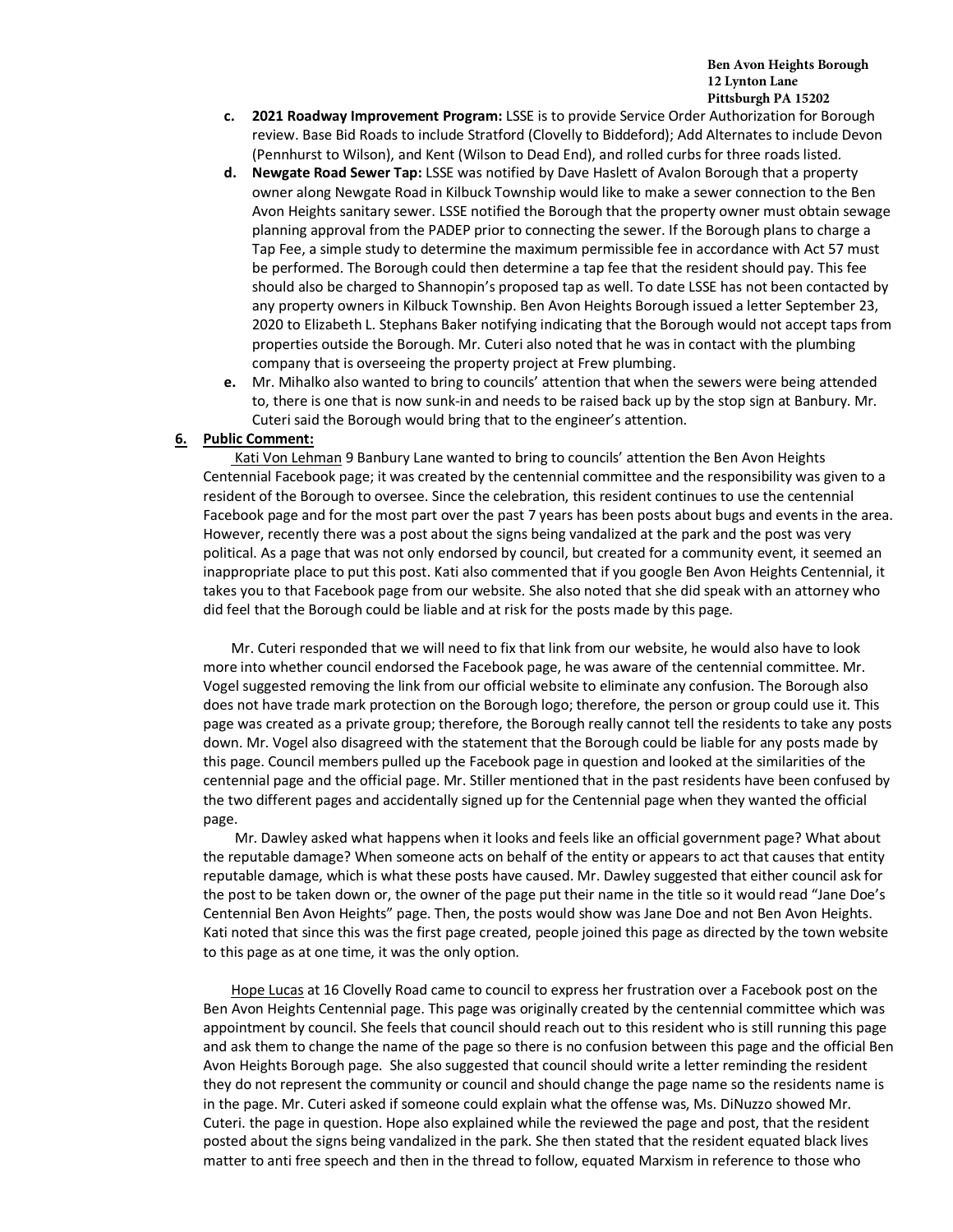don't agree, and people were referred to as Nazis, so in addition Hope stated that she did not get into a political discussion, but did say to this resident that they should post this on their own personal page. Hope also stated that she would have been equally offended if someone from the opposite side of the political spectrum had posted these items. Kati also noted that when she too suggested to put the residents name on the page the resident responded with: I don't have to do anything.

Mr. Cuteri stated council would take the steps to disassociate this Facebook page from the Borough website and would also discuss what the next steps the Borough should take with legal counsel. Hope stated that she does not like being called a Nazi and a fascist, in which Mr. Cuteri responded, neither did he; but the constitution protects the people which allows people to call you a Nazi and that unfortunate but that's the way it is.

Maggie Good at 45 Wilson Drive was wondering if council would agree to de-link the page. Mr. Cuteri informed Maggie that during the discussion about this page thus far, he asked Mr. Brown to please do so. Mr. Brown confirmed that they have been disconnected from each other during this meeting.

Chris Skerlong at 1 Stratford Road came to council with concerns on the number of political signs as well as the home-made non-political signs which she finds some to be offensive. She is under the impression council and the Borough will allow political signs on the fence in the updated zoning ordinance, but would like council to re-consider. Mr. Cuteri informed Chris that the current zoning ordinance is under construction and will be available for the public to view and comment during a special public meeting. The updated ordinance will be more specific as currently there is nothing on this subject. Mr. Cuteri also noted that we the Borough cannot control how people act, he personally feels it's silly and tries not to get personally offended by the signs, but it is hard. Chris asked if there was a legal reason why we have to allow signs in the park. Mr. Vogel noted that if you allow certain signs you cannot discriminate against others in content. Signs have to be obscene, not vulgar to be taken down and that's a high standard.

Council member Steve Stiller recalls in the past the Borough not allowing political signs, including the fence at the park. He feels the signs specifically on the fence are a safety issue as drivers are stopping and taking pictures. He also noted that in ordinance 125 signs on private property must be 30 feet set back from an intersection and feels this should apply to the park as well. Mr. Vogel noted that if you are going to deem this a safety issue, you will need documentation such as police reports involving accidents at that intersection. A question was raised that if it's deemed a safety issue to have signs at the park, why can't the signs be taken down. Mr. Dawley asked council if they should pass a resolution over this. Mr. Vogel stated that if you deemed it a safety issue, you would need objective proof such as the police saying these accidents were caused by these signs and we deem it dangerous. Mr. Mihalko feels it seems like all the signs getting stolen and destroyed are Trump signs so he understands when people decide to then make homemade signs.

Mr. Cuteri noted that we have always allowed signs in that area, if we're going to outlaw the signs then we can do that when we pass the new ordinance. Mr. Stiller suggested just no political signs, Mr. Cuteri noted that we cannot discriminate on the type of signs in that area. He's not here to argue a point he's just here to explain the options. The options will not be decided by a handful of people, it will be decided on deliberate and thoughtful process; we want your input and we hear what you're saying. There are two sides to everything, we're required to uphold the US constitution, we swear an oath to that when we take office.

We want to make sure we are doing what is legal and proper and not it just react because we're angry and we can come to a rational conclusion; getting your input is the first step. Hope also suggested that council send an email to the community that this has been a problem, we're concerned about safety so we would be appreciative if you would not put signs up and take down those that you may have already put up. It's voluntary so residents can choose to or not. Mr. Cuteri did note, the assumption by many is those signs are only from people in the community, that is unlikely.

Evan Hudson at 9 Banbury Lane disagrees with limiting the park hours from dawn to dusk, he doesn't feel the acts of vandalism will continue after the next few weeks. Council president Alan Cuteri also wanted to express his frustrations over the number of complaints the Borough receives where the residents would like to remain anonymous. If you see kids or adults acting out in the park and you don't feel comfortable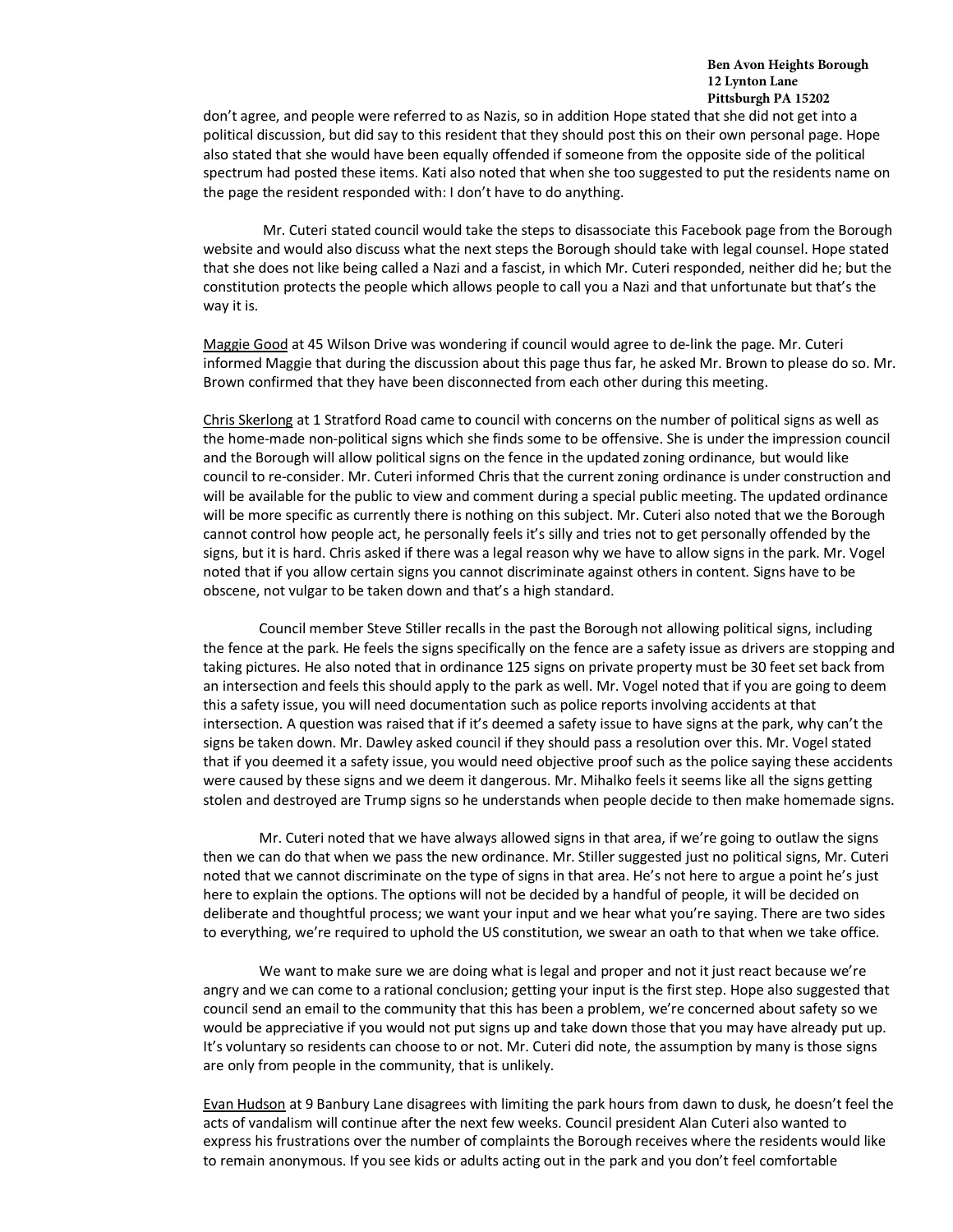confronting them, call the police. Calling the police would be the most anonymous route. Mrs. Neunder noted that we have the non-emergency police line on our Boroughs website and encourages all to use this.

It was later clarified by Chief Hanny later in the meeting that the non-emergency number is only manned during business hours. Residents should use the 911 call center for these types of issues.

Michelle Dawley 19 Canterbury Road, she also does not agree with closing the park at dusk over one incident at the park. She feels our children of the community need a place to meet with their friends, council presidents' letter recently said that if we enforce the dusk or dark then the police can remove people who are up to no good. It's either closed at dark or not, you cannot tell when someone is up to no good. Mr. Cuteri did not feel this was an alarmist move as it was more than one incident, it was a total of 3 within a short period of time. Mr. Mihalko noted that the park was vandalized and similar behavior took place at the park in the past, where he had to call the police because the event confrontation escalated. This group came back at night and spray painted and vandalized the basketball court.

Jill Berardi at 11 Banbury Lane is also upset at the decision of closing the park at sunset. Sunset currently is at 6:45pm and as Jill drove to the meeting this evening, she passed the park and noted an estimated 17 people in the park. She typically walks around 7:45pm and notices many still in the park. She feels during Covid, people need to get out of the house and go somewhere and the park is a great place. If council does decide to close the park early to consider a reasonable time to allow kids, young adults and adults time to blow some steam off. Mr. Cuteri asked Chief Hanny if calling the non-emergency line is better and Chief responded he would need to know a little more details about a situation; if the event took place in the evening or the weekend, it would be better to call 911 as the non-emergency line does go to headquarters office, which is open regular business hours. Mr. Mihalko suggested that since there is power at the park, would the residents be opposed to having cameras? Point at the flag, or the fountain, two items that were vandalized and costly to fix. Mr. Cuteri stated we're still looking into the cameras at the intersection but we are at a road block as there is only one provider, which makes it hard to bid.

Dan Burgun at 5 Briar Cliff also wanted to approach council with his thoughts on closing the park early. He and his family enjoy going in the evening hours, he does understand that 11pm seems late but feels dusk is too early. He also feels signs in the park are inappropriate and would love to not see those signs there. He also wanted to touch base on the Centennial Facebook page, he personally is not on Facebook but did see the page and it does appear to look official. Dan would be a fan of the traffic camera as well, but not one in the park.

- **7. Green space update:** Mr. Radcliffe informed council that tomorrow, they will complete the seeding of the site that used to be the old dump site as well as remove the dead weeds. This should be complete by the end of the weekend. In the park he had a carpenter re-build some of the park benches this past weekend. Ron Scott who is a resident of the community is in the process of replacing and fixing the broken light that illuminates the American flag, it could take up to two weeks to complete this project. The hedges along Lynton Lane along the park were cut back for safety as he would like to keep them at two feet or lower. Mr. Cuteri said he got an updated quote on the park clean up and Mr. Radcliffe suggested we stay with what we currently have at \$950.00 and keep the three segments but have an end date as last year wasn't complete until late January. Council noted they will keep park hours the same.
- **8. Police Contract update:** Mr. Cuteri informed council that the police contract is renewed every 5 years and that council needs to authorize renewal for the 5ht year with an increase of \$800.00 for the one-year extension. Mr. Vogel suggested we discuss this next meeting so all members can review and start the motion. The contract goes until the end of December 31<sup>st</sup> 2020.
- **9. Zoning applications:** For the month of September there were no submissions.
- **10. Executive session:** Began at 8:04pm Regular session resumed at 8:07pm The meeting ended at 8:08pm